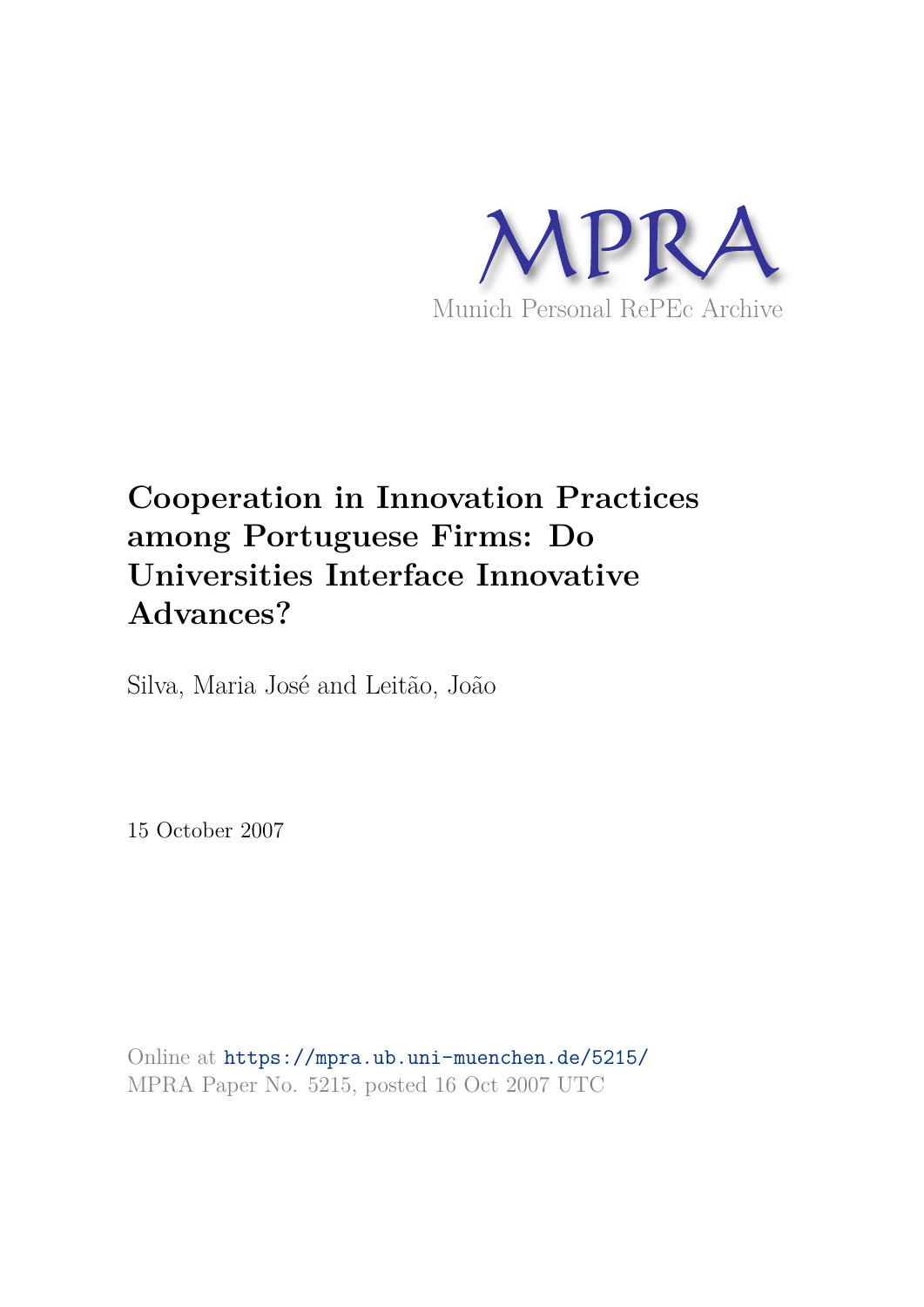## **Cooperation in I nnovation Practices am ong Portuguese Firm s: Do Universities I nterface I nnovative Advances?**

## **Maria José Aguilar Madeira Silva**

Assistant Professor, University of Beira I nterior NECE, Managem ent and Economics Department, Pólo IV, 6200-209 Covilhã, Portugal, Phone: +351 275 319 651, E-mail: m silva@ubi.pt, URL: http://www.dge.ubi.pt/m silva

## **João Carlos Correia Leitão**

Assistant Professor, University of Beira Interior NECE, Managem ent and Economics Department, Pólo IV, 6200-209 Covilhã, Portugal, Phone: + 351 275 319 653, E-m ail: jleitao@ubi.pt URL: http: / / www.dge.ubi.pt/ jleitao

## **Abstract**

This paper aims to identify the nature of the relationships that are established amongst agents who co-operate in terms of innovation practices. It analyses whether the entrepreneurial innovation capability of firms is stimulated through the relationships developed with external partners. The data of 2nd Community Innovation Survey of EUROSTAT is used in a logistic model. In the estimation process of the Logit function, the entrepreneurial innovation capability is considered as the answer variable. The scientific agents who cooperate in terms of innovation activities impact, positively, on the propensity to engage in innovative advances revealed by the firm s, at the level of product innovation. The paper presents policy im plications, which m ay be used in the design of public policies for fostering open innovation networks between scientific agents and firm s.

Keyw ords: Innovation, Networks, Entrepreneurial Innovation Capability.

## **1 - I NTRODUCTI ON**

Due to the challenges enterprises are facing, innovation is assum ed as a key factor for com petitiveness. Several theoretical approaches developed in the last few years, support the idea that innovation results from a non linear, evolutionary, complex and interactive process between the firm and its agents; where external contacts in the scope of innovation influence the firm 'sinnovation capacity. This paper aims to analyse the nature of the relationships that are established am ong agents who co-operate in term s of innovation practices. Furtherm ore, it aim s to determine if the entrepreneurial innovation capacity of firms is stimulated through the relationship established with the external partners.

Thus, it is intended with this essay to develop a theoretical support based on current reference approaches, corroborated by an em pirical support which allows identifying if the innovative advances undertaken by Portuguese Industrial firms are stimulated by the relationship with business and science partners.

To em pirically test the form ulated hypotheses authorized by OCT - Observatório da Ciência e da Tecnologia *observatory of Science and Technology* which belong to the Second Community innovation survey for  $-$  CIS II (Community Innovation Survey II). The generalized model of linear regression is applied to the obtained data, nam ely the m odel of logistic regression.

The article is structured in the following way: point two presents relevant literature on the relationship regarding innovation; the conceptual m odel is proposed and the hypotheses which are to be empirically tested in the statistical model are formulated. In point three the sample is defined and later the description and characterization of variables used in the empirical study. Point four states the model of logistic regression for innovative advances. In point five the results are discussed and the m ain conclusions are presented.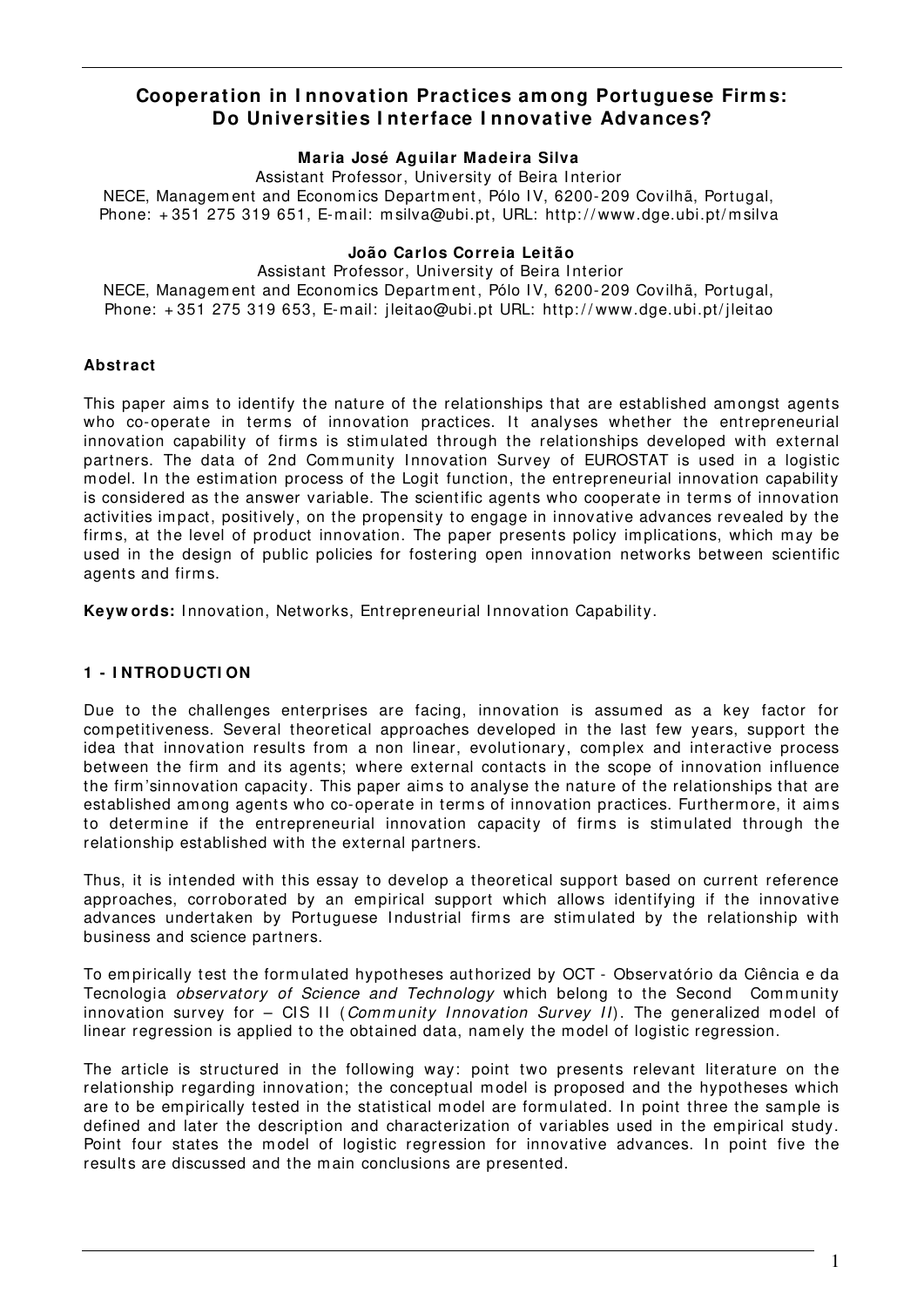## **2 – PROPOSAL FOR CONCEPTUAL MODEL AND HYPOTH ESES**

In this research, innovation is neither seen as something periodical that happened by accident nor something that results from the action of an individual agent. Innovation is seen as the result of an interactive and non linear process between the firm and its environm ent. (Kline and Rosenberg, 1986, Dosi et al., 1988, Lundvall, 1988, 1992, Nelson, 1993, Edquist, 1997, Maskell and Malmberg, 1999, Lundvall, Johnson, Andersen and Dalum 2002). The results of this same process are designated as entrepreneurial innovation capacity. The term entrepreneurial innovation capacity was adopted to integrate the components that result from the innovative process of a firm, namely: product innovation, process innovation and organizational innovation. This paper is focused on the study of entrepreneurial innovation capacity regarding the innovative advances undertaken by the firm in what concerns the product innovation.

Considering the dimension of entrepreneurial innovation capacity: product innovation and having as its base the pioneer factor, two different types of innovation are distinguished: "new for the firm versus new for the market". The category of innovation "new for the firm" includes m odifications and im provem ents of the firm s existing products, as well as the products that are new for the firm, extending or substituting certain items (Kaufmann e Tödtling, 2000). The innovation of these products comprise changes regarding variety of the products, small design improvements or technical changes of one or several products, as well as the introduction of new ones. It is generally known as incremental innovation, with small technical changes that result from the global available knowledge.

The category innovation "new for the m arket" includes products which are new to the firm and the m arket (Kaufm ann and Tödtling, 2001). Such kind of product offer new qualities, services or functions that up to that moment are not available in another market place. Therefore, such products do not have other competing products, which lead towards a temporary monopoly; often addressed to very specialised markets (Kaufmann and Tödtling, 2001). These innovations often require m ore than just increm ental developm ent, contributing towards the developm ent of innovative advances. This way, it is considered that the firm produced innovative advances when it introduced a new product not only to the firm but also to the market that is supplied by the firm, during 1995 to 1997 (CIS II, 1999, Kaufmann and Tödtling, 2001).

While analysing the resources on this matter, it was verified in the past few years that there is a growing interest in the study of external partnership in the scope of innovation. The reference approaches on this theme, suggest that external partnerships may stimulate the innovative process of firms; for the following reasons, according to the network and the inter organisational associations, the external partnerships established am ong associates are characterised by relatively open inform ation exchange and such inform ation flow m ay stim ulate innovative activities (Porter, 1990; Furman, Porter and Stern, 2002; Pyke and Sengenberger, 1992; Hakansson, 1987; Hakansson and Johanson, 1992, Cohen and Levinthal, 1989, 1990). Despite deriving from several theoretical approaches, this research has demonstrated a considerable convergence in what concerns the fact that established partnership with external associates influence the innovation process.

Therefore the systemic perspective of innovation enriched its analysis, by considering organisational and environm ental factors that influence the innovative perform ance and the entrepreneurial com petitiveness. According to this approach, innovation is originated from a collective learning process where institutions have a determ inant role. Since theinnovation capacity is the result of an interactive process, which embraces firms and environment, by enhancing the inherent synergies of learning that belong to the economic system and by stim ulating the institutions that support innovation (Lundvall, 1985, 1988, 1992; Nelson, 1993; Cooke, Uranga and Etxebarria, 1997; and Braczyk et al., 1998; Cooke et al. 2000; Kaufmann e Tödtling, 2001). The system atic approach enhances that these institutions, when connecting several agents, may play a crucial role in the creation and transmission of innovation (Godinho, 2003). This approach provided a better understanding about the connections established between firms and external partners, as well as it allowed the acknowledgement of several agents that are crucial for dissem inating innovation within the system .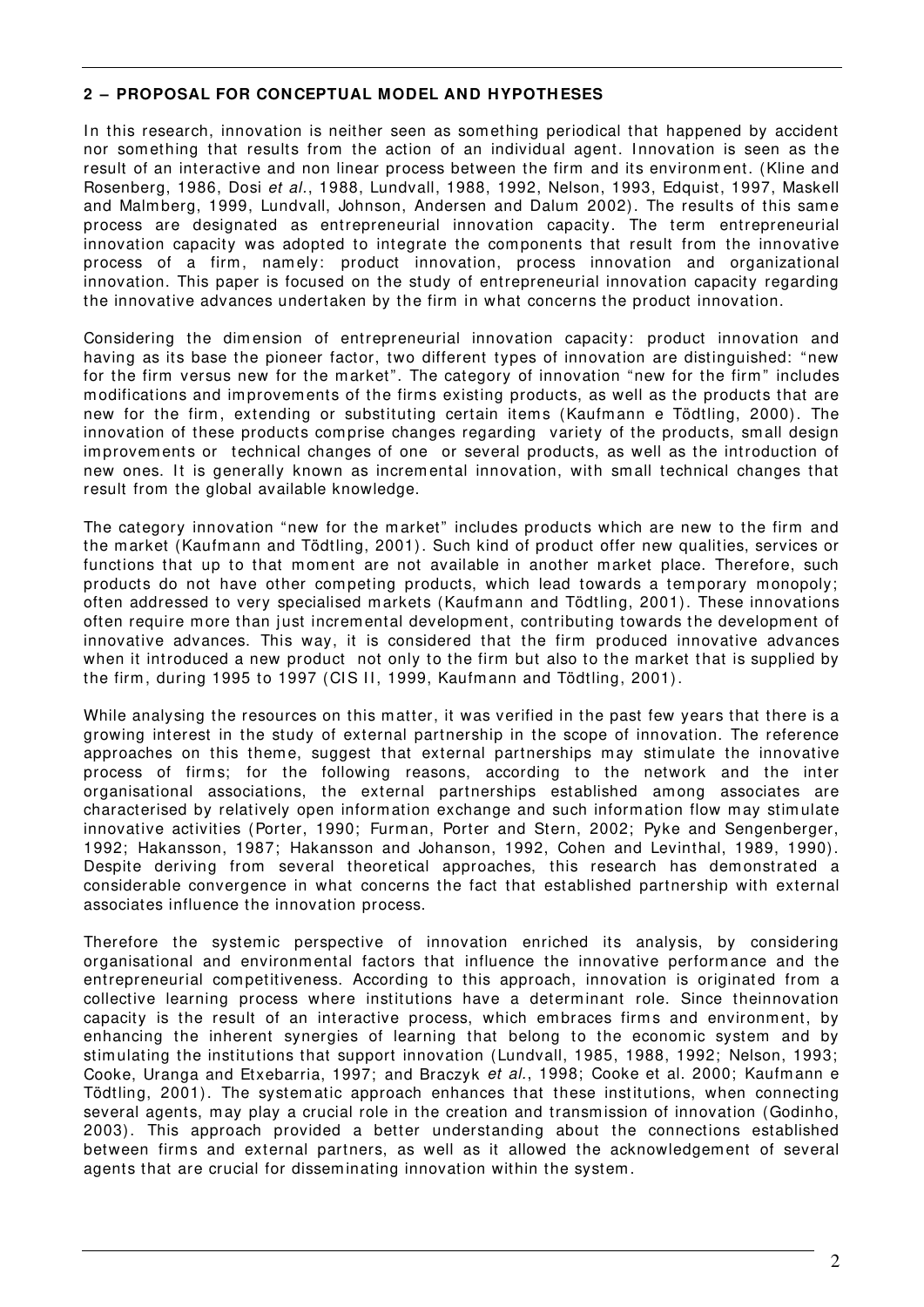In several countries, many studies show the importance of external partnerships regarding improvements of the firm'sinnovation capacity (Fritsch and Lukas, 1999, 2001; Kaufmann and Tödtling, 2000, 2001; Bayona et al., 2001; Romijn and Albaladejo, 2002, Hagedoorn, 2002, Silva, 2003, Silva, et al., 2005, Veugelers and Cassiman, 2005, Leitão, 2006, Schmidt, 2007). Also in Portugal, the results obtained by the CI SEP/ GEPE (1992) study, and the research elaborated by Simões (1997), show the importance of external partnerships as factors influencing the perform ance of Portuguese firm s.

However, the literature has not covered so far several issues concerning innovation. As a result, besides knowing who the m ain partners are, in the scope of innovation, in order to understand innovation process, it is fundamental to study; what the importance of the various external partners is, regarding the developm ent of innovative activities and its contribution to the innovative advances. Thus, a m odel is proposed to analyse if the relation established with external partnerships, in the scope of innovation, stimulates firms to adopt innovative advances. The proposed model is presented in the following Figure 1.





Within the various partners of innovation, and taking into consideration the data obtained by the innovation enquiry to firms  $-$  CIS II (1999), four external partnership groups have been identified. Regarding business partners, two groups are pointed out. One group associated to business partners that promote cooperation, namely: clients, suppliers and other group firms. Another partnership group refers to the competitors; these partnerships are distinguished from the other business partners, since it is a complex alliance and can lead towards anti-competitive behaviours. In terms of science partners, we distinguish two groups. The first is related to the entities that supply knowledge and training, such as: universities and higher education institutions. The second is related to the remainder partners contemplated in the CIS II enquiry, namely Institutes of public research, private non profitable organizations and consultancy firms. Having these four partnership groups as a base, the following hypotheses are form ulated.

Several studies point out that the innovation capability of firms is influenced by the established partnerships with business partners, namely: client suppliers and group firms (Simões, 1997, Fritsch and Lukas, 1999, 2001; Kaufm ann and Tödtling 2000, 2001). Therefore it is intended to find out if the relationships established with clients, suppliers and group firm s stim ulate the firm to develop innovative advances. This way, the following hypothesis is form ulated:

H1: The partnership regarding innovation established with clients, suppliers and groups firm s are positively related to the propensity of the firm to undertake innovative advances.

Given that firms establish partnerships with competitors regarding innovation, this research intends to em pirically test if such partnerships help enterprises create new products that are new not only to the firm but also to the market. In this sense, the following hypothesis is form ulated:

H2: The partnership regarding innovation established with competitors positively related to the propensity of firm to undertake innovative advances.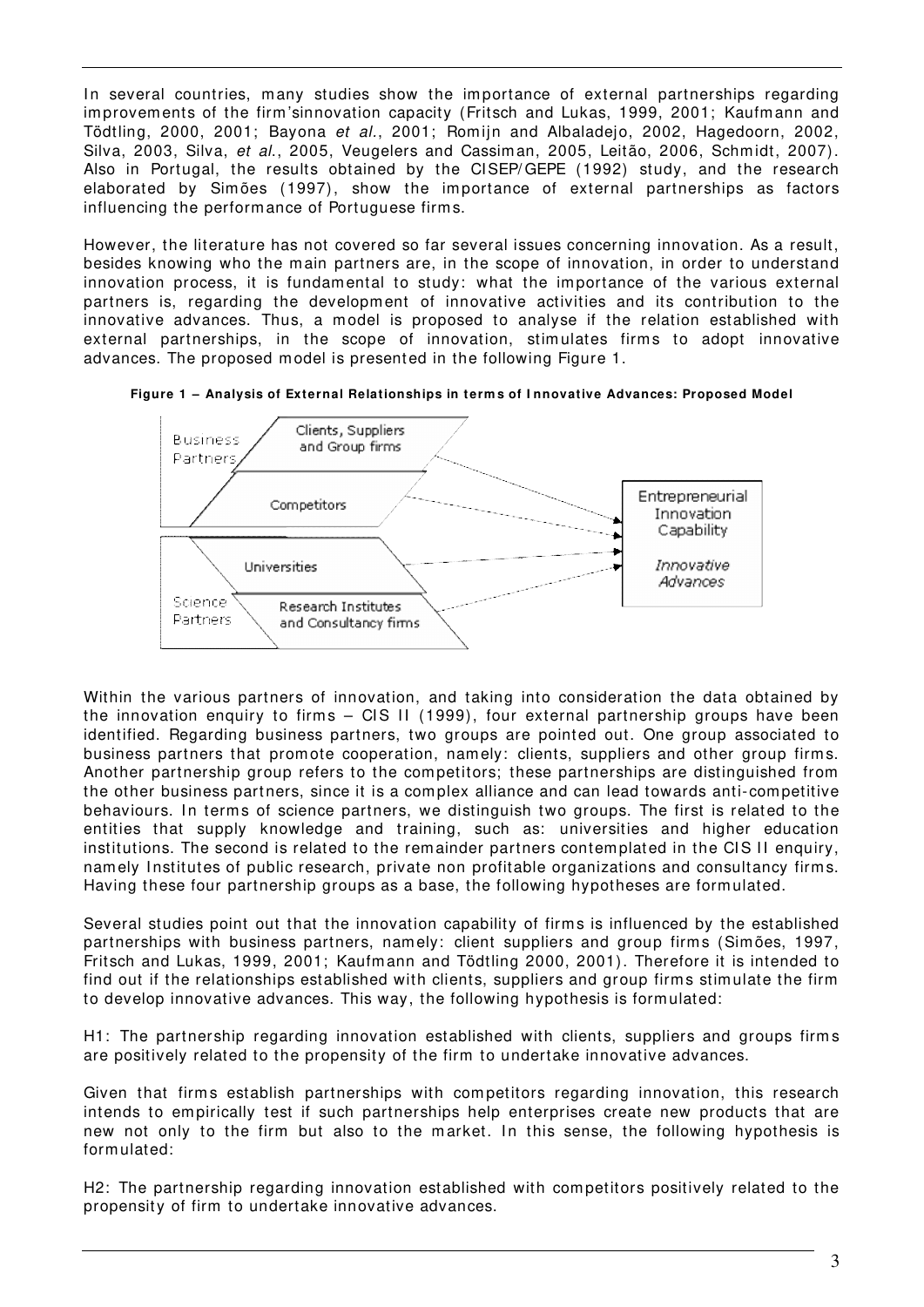According to the existing literature, universities assum e a special role in stim ulating innovative advances. For Kaufmann and Tödtling (2001), universities produce technological developments of long range, because they focus prim arily on the creation of new knowledge regardless of econom ic considerations. Fritsch and Schwirten (1999) also refer that universities and other institutions of higher education supply inputs for the private sector's innovative activities. According to the former considerations, the following hypothesis is formulated:

H3: Firms that establish a partnership regarding innovation with universities and other institutions of higher education are more able to undertake innovative advances.

The partnership with consultancy firms, institutions for private and public research, focus essentially on the production of a scientific and technological knowledge promptly com m ercialized ( Kaufm ann e Töldtling, 2001). The relation with this type of institutions is based on the dem and for alternative sources of inform ation and knowledge for innovation. This way, these institutions supply scientific and technological knowledge however, it is more common to supply applied knowledge, specific skills and inform ation (Tether, 2002; Bruce and Morris, 1998; and Becker and Dietz, 2004). In order to find out if the partnership with these partners stim ulate the innovative advances, the following hypothesis is form ulated:

H4: The partnerships regarding innovation established with consultancy firms, governmental and private institutions are positively related to the propensity of firm to undertake innovative advances.

The fourth hypothesis aims to determine if the partnerships established with partners regarding innovation, influence significantly the innovation capacity of industrial Portuguese firms, at a level of innovative advances undertaken by firms and in terms of product innovation.

## **3 – RESEARCH METH ODOLOGY**

After proposing the model of analysis and the hypotheses to be empirically testes, the research methodology is developed through the presentation of the population, the sample and of the variables to be used in the estim ation of logistic regression.

## **3 .1 – Population and Sam ple**

The data used in this study was collected by the "OCT – Observatório das Ciências e das Tecnologias" (Sciences and Technologies Observatory), in Portugal. The data was collected during the second sem ester of 1998, through a survey that consisted in a questionnaire nam ed as Community Innovation Survey II. The surveyed year was 1997 and there is a great deal of indicators that concern the period of 1995 to 1997. This questionnaire was applied in Europe, under the supervision of Eurostat and following the guidelines in the Oslo Manual (OCDE, 2005) .

The population includes all the industrial firms with less than 20 employees. The economic activity classes belonging to the population, more specifically to the industry, are the ones that follow: 15 to 37 and 40 to 41. The sample was built by the "INE - Instituto Nacional de Estatística" (National Institute of Statistics), according to the methodological specifications of Eurostat. The INE has selected an initial sample of industrial firms, selected from the 9289 firms that are registered at the "FGUE – Ficheiro Geral de Unidades Estatísticas do I NE" (Global File of I NE's Statistical Units). According to Conceição and Ávila (2001), the sam ple was built through a mixed method that combines the census approach with the stratified random sampling.

Thus, an initial sample of 1556 industrial firms was extracted from the population. Some adjustments that resulted from the survey were made to the initial sample, due to file mistakes or activity changes. Consequently, the activities and/or the dimension classes of some firms were reclassified. After being corrected by the survey results, the obtained sample comprised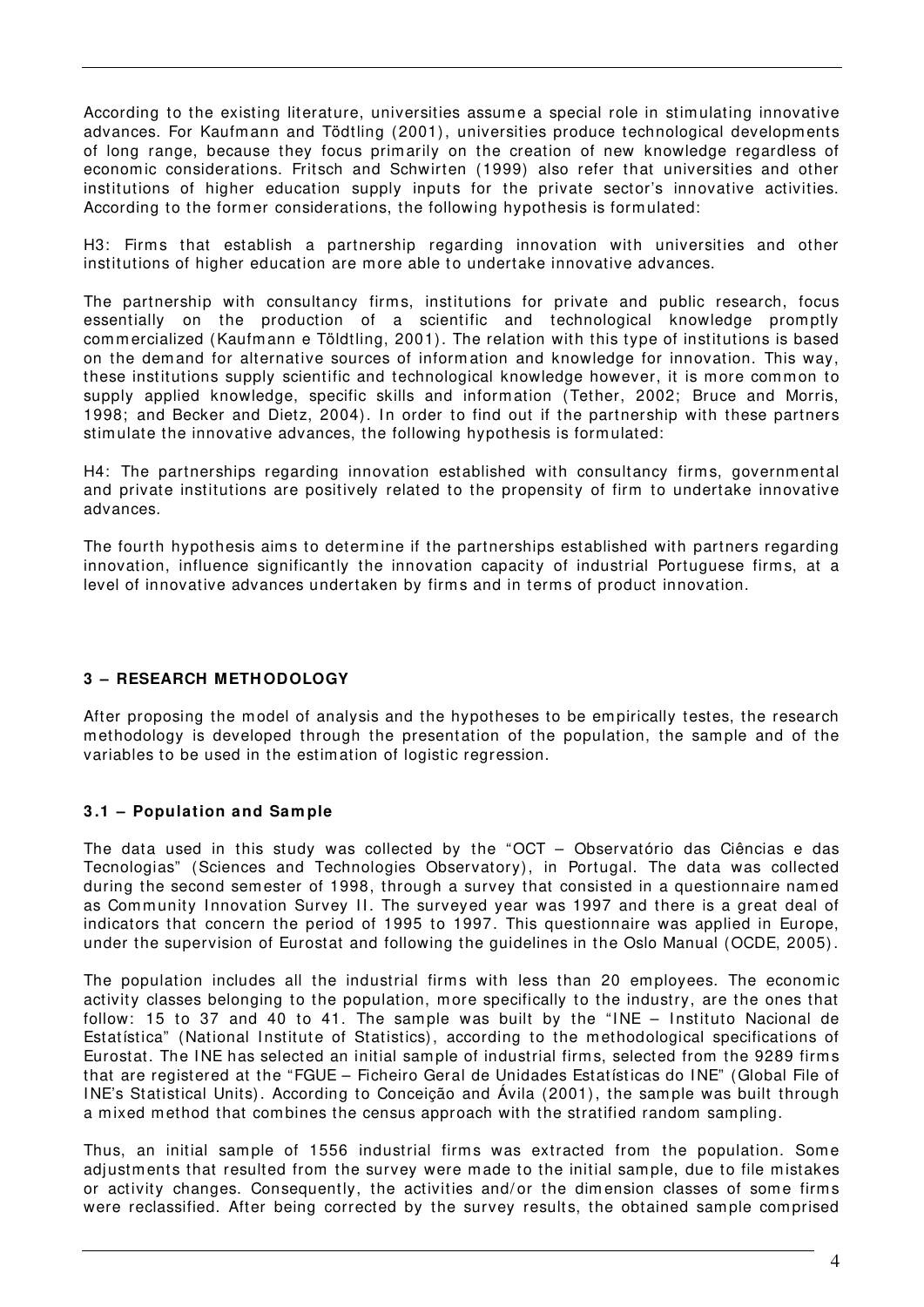1429 firms, being named as corrected sample. The firms that answered the questionnaire in a valid way, following the guidelines defined by Eurostat, came to a total of 819 firms, thus constituting the final sample. Considering the number of firms that comprised the corrected theoretical sam ple, it was verified that the 819 answers which were obtained by the industrial firm s represented a global answer rate of 57, 3% .

Since this study is centred on the entrepreneurial innovation capacity of the firm, regarding its innovative advances in product innovation, all 193 firm s that undertook product innovation from 1995 to 1997 were considered.

## **3 .2 – Data**

The firms were classified as "innovative to the market" if they answered affirmatively to the question in the 5th point of the questionnaire, and were classified as "innovative to the firm " if they answered negatively. This question asked if "from 1995 to 1997, the company introduced technologically new or improved products which were new both to the firm and to the market served by that firm" (CIS, 1999: 4). The sample has 193 product innovative industrial firms, which were classified according to their innovativeness degree. Ninety of these firms, representing 47%, stated that they had introduced new products into the market from 1995 to 1997. The rem aining firm s, nam ely 103 (53% ), introduced innovations in products that were new to the firm , but not to the m arket.





The two innovation types present several differences that should be mentioned (Figure 2). The firms that have attained incremental innovations (new to the firm) present, as main partners, research institutions and consultancy firms  $(38, 2 %)$ , followed by the business partners: clients, suppliers and group firm s (30, 9% ). Regarding the firm s that have developed products, which constitute radical innovations that are new to the firm and to the market, the main relationships are established with clients, suppliers and group firms (40,6%), followed by universities and other higher education institutions (31,2% ).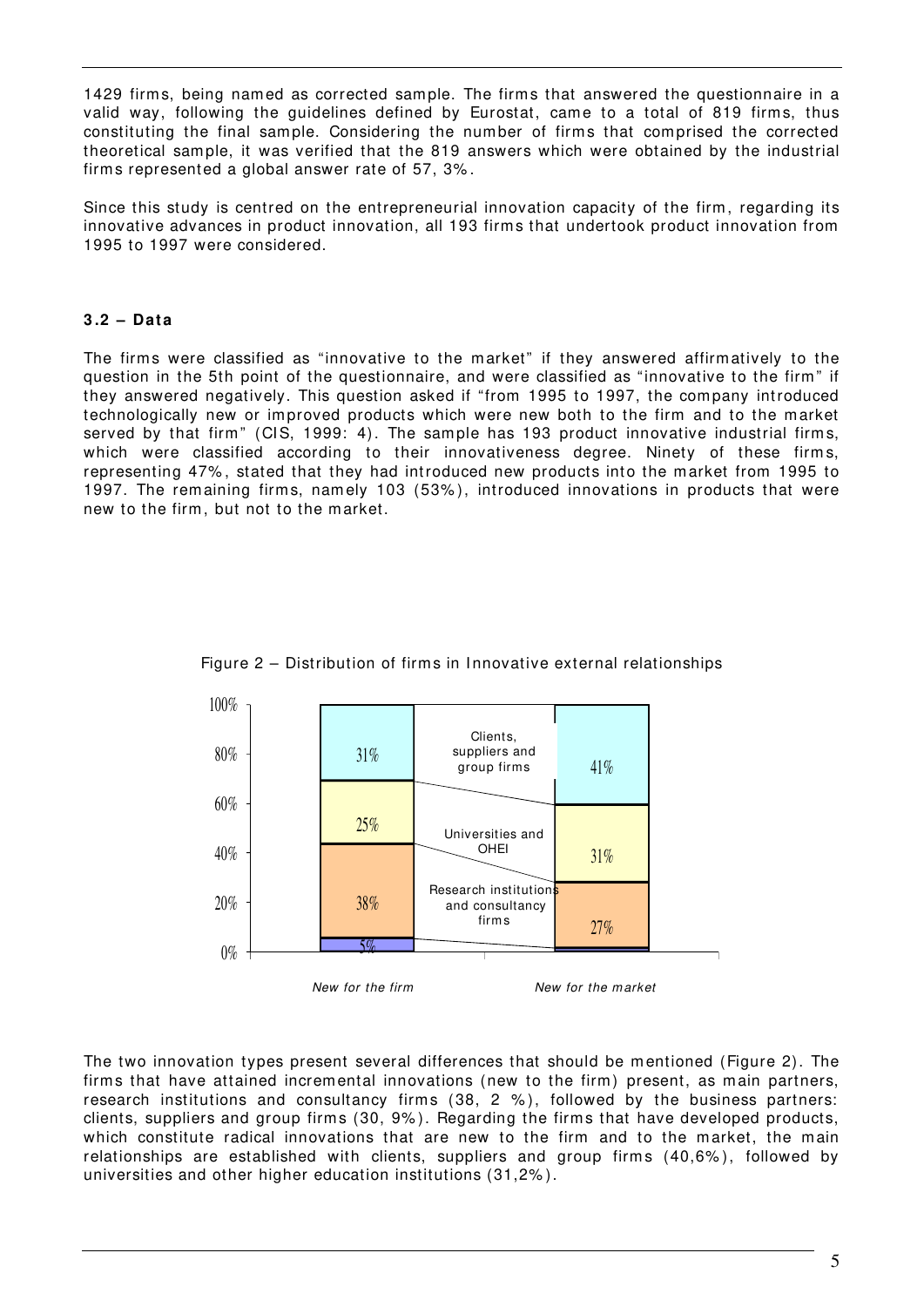In Table 1 the dichotomic variables of the model for testing the formulated hypotheses, are presented.

| Model I                                    |                                                                                  | Code            | . a. .a. .oo o. o oao. a. .a, pooooo<br>Measures                                                                                                                                 | Hyp.           |
|--------------------------------------------|----------------------------------------------------------------------------------|-----------------|----------------------------------------------------------------------------------------------------------------------------------------------------------------------------------|----------------|
| Dependent variable:<br>Innovative advances |                                                                                  | INA.            | Binary<br>$1 =$ New to the market<br>$0 =$ New to the firm                                                                                                                       |                |
| ၯ<br>ariable<br>↘<br>ndependent            | Relationships established with<br>clients, suppliers and group<br>firms          | RE1             | 1= Firm has established at least one relationship with<br>clients or suppliers or group firms<br>$0 =$ Firm has not established any relationship                                 | $H_1$          |
|                                            | Relationships established with<br>competitors                                    | RE <sub>2</sub> | 1= Firm has established at least one relationship with<br>competitors<br>$0 =$ Firm has not established any relationship                                                         | H <sub>2</sub> |
|                                            | Relationships established with<br>universities and OHEI                          | RE3             | 1= Firm has established at least one relationship with<br>universities or OHEI<br>$0 =$ Firm has not established any relationship                                                | $H_3$          |
|                                            | Relationships established with<br>research institutions and<br>consultancy firms | RE4             | 1= Firm has established at least one relationship with<br>state or private research institutions or with<br>consultancy firms<br>$0 =$ Firm has not established any relationship | $H_4$          |

Table 1 – Variables of the Model and Hypotheses

#### **4 . LOGI STI C REGRESSI ON FOR I NNOVATI VE ADVANCES**

According to what has been previously defined, the *Innovative Advances (INA)* variable is binary, with values equal to 1, if the firm has developed product innovations that are new to the m arket, or equal to 0, if the firm has developed product innovations that are new only to the firm. The binary data are very common among the several types of categorical data and their m odelling is part of the linear regression m odels category (McCullagh and Nelder, 1989). The logistic regression model is the most common one (Agresti, 1996, Ferrão, 2003), regarding the way it facilitates the substantive interpretation of parameters. This way, a logistic regression model for innovative advances is proposed, by using dichotomic independent variables, in which  $\varepsilon^{\vphantom{\dagger}}_i$  represents the residual term.

$$
INAi = \beta0 + \beta1 Re1 + \beta2 Re2 + \beta3 Re3 + \beta4 Re4 + \varepsiloni
$$
 (1)

The estimation process is based on the maximum likelihood procedure.

#### **5 – RESULTS: PRESENTATI ON AND DI SCUSSI ON**

The estim ators of the final m odel are presented in Table 2. According to the Wald statistics, we detect that all the estimators of the regression parameters are statistically significant up to 5%, except for the relationships established with com petitors.

| Table 2 - Logit Regression Model Results for Innovation Advances |                        |       |       |          |        |  |  |
|------------------------------------------------------------------|------------------------|-------|-------|----------|--------|--|--|
| Model                                                            | Parameter<br>Estimator | S.E.  | Wald  | Sig.     | EXP(B) |  |  |
| Relationships established with:                                  |                        |       |       |          |        |  |  |
| Clients, suppliers and group firms                               | 0.797                  | 0,405 | 3,865 | $0.049*$ | 2,219  |  |  |
| Competitors                                                      | $-1,485$               | 1.248 | 1.415 | 0.234    | 0,226  |  |  |
| Universities and OHEI                                            | 1.243                  | 0.575 | 4.669 | $0.031*$ | 3.467  |  |  |
| Research institutions and consultancy firms                      | $-1,112$               | 0.554 | 4,034 | $0.045*$ | 0,329  |  |  |
| Constant                                                         | $-0,281$               | 0.173 | 2,638 | 0.104    | 0.755  |  |  |
| Model summary                                                    |                        |       |       |          |        |  |  |
| Correct Predict (%)                                              | 60.1%                  |       |       |          |        |  |  |
| Chi-square                                                       | 11,318                 |       |       | 0,023    |        |  |  |
| Log likelihood                                                   | 255,361                |       |       |          |        |  |  |
| Number of cases (n)                                              | 193                    |       |       |          |        |  |  |

 $\sim$  Table 2 – Logita Model Depute for Innovation

Significance level: 5%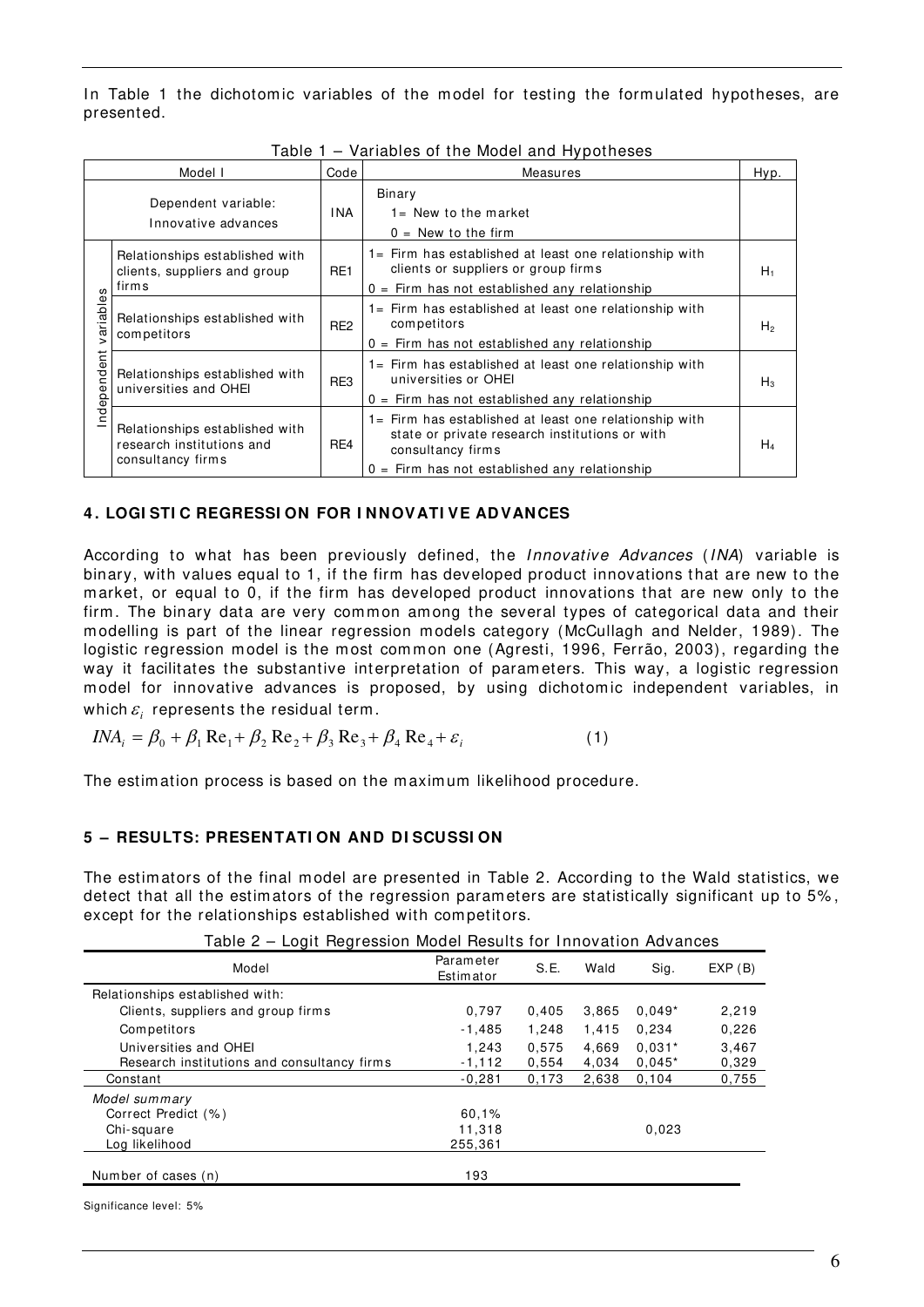The first hypothesis is concerned with the relation between the capacity of the firm to develop innovation advances and the variable that is relative to business partners relationships, as follows,  $H_1$ : The relationships regarding innovation established with clients, suppliers and group firms are positively related to the propensity of the firm to undertake innovative advances. The results suggest that the relationships established with these partners have positive and significant effects on the innovative advances m ade by the firm , as it is indicated by the positive estimator of the parameter (0,797). As we analyse the marginal effects associated with the variable here at study, it is verified that the firms which establish relationships have an advantage of 2,219 when it comes to developing innovative advances, comparing to the firms that do not establish these relationships. Therefore, the firms that connect with clients, suppliers and/or group firms are more able to innovate than firms that have not established such kind of relationships. This ratifies the results obtained by other authors, such as, Fritsch and Lukas (1999, 2001), and Kaufm ann and Tödtling (2000, 2001).

Concerning the second hypothesis,  $H_2$ : The relationships regarding innovation established with com petitors are positively related to the propensity of the firm to undertake innovative advances. According to the obtained results, nothing can be concluded about this relationship, since the variable associated with these relationships is not statistically significant. Hence, the null hypothesis stating that there is not a connection between the established relationships with the com petitors and the tendency of the firm to undertake innovative advances is neither rejected nor accepted. These facts are possibly due to the reduced num ber of cases associated with the variable.

With reference to the third hypothesis,  $H_3$ : The firms that establish relationships regarding innovation with universities and other higher education institutions are more able to undertake innovative advances. According to the results, the relationships with universities and other higher education institutions have positive and significant effects on the tendency of the firm to m ake innovative advances. These results follow the em pirical investigations led by Fritsch and Schwirten (1999), Kaufmann and Töldtling (2001) and Tether (2002). It should be mentioned that the success advantage of the firm to develop innovative advances comprises 3,467. In other words, the advantage of the firm to develop innovative advances is 3,467 bigger in firm s that establish relationships with universities and other higher education institutions, comparing with those that do not establish such relationships. As the marginal effects values of the several variables are analysed, it is noticed that the variable associated with the relationships established with universities and other higher education institutions has the highest value. Thus, it can be stated that the innovative advances undertaken by the firms are also a product of the relationships that they establish with universities and other higher education institutions.

As far as concern the last hypothesis,  $H_4$ : The relationships regarding innovation established with consultancy firms, governmental and private institutions are positively related to the propensity of the firm to undertake innovative advances. The obtained results are quite significant, m eaning that the null hypothesis stating that there is not a connection between the established relationships and the tendency of the firm to undertake innovative advances m ay be rejected. Thus, there is a connection, but this connection has a negative sign, as the coefficient estim ation (-1,112) indicates. Consequently, the propensity of the firm to develop innovative advances is negatively correlated with the establishm ent of such relationships; these results suggest that establishing relationships with consultancy firms, governmental and private research institutions maximizes the tendency of the firm to develop incremental innovations rather than innovative advances.

The predictive capacity of the model is 60,1%, which results from the comparison between the predicted and the observed values of the variable answer. The chi- square test statistics com prises 11,318 with a proof value inferior to the significance level of 0,005. The log-likelihood statistics, com prising 255,361, also corroborates the global significance of the m odel, when com pared with the null m odel.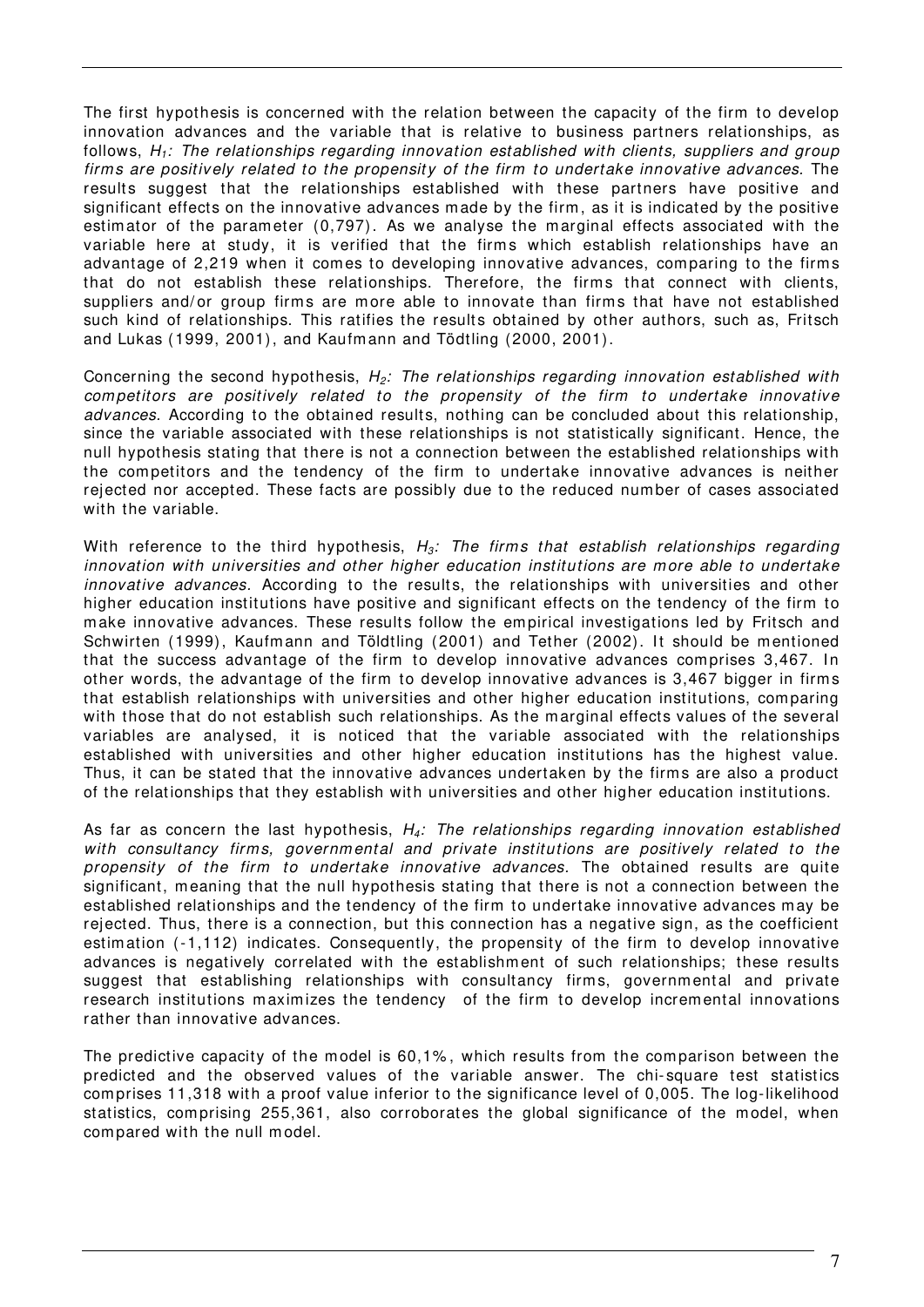## **6 – CONCLUSI ONS**

Regarding the challenges that firms have to face, innovation is a key factor in what concerns entrepreneurial com petitiveness. Nowadays, the word innovation is on the spotlight, but talking about innovation is not enough, it is necessary to do som ething about it. According to Conceição (2002: 20) "m aybe it is now, m ore than ever, that it really m atters to decisively m ove forward with concrete actions. Therefore, it matters to collect as much information as possible about what is known to determine and condition the innovation process."

The current study aim ed to analyse if the entrepreneurial innovation capacity concerning innovative advances is stim ulated by the relationships established with business and science partners. To reach this aim, a conceptual model was presented, a model supported by empirical evidences that allowed the formulated hypotheses to be tested. Throughout the study, the main deductions from the factors included in the proposed conceptual model were presented and empirically contrasted, according to the Community Innovation Survey II data.

The results indicate that the firms which establish relationships with business partners: client, suppliers and group firms, are more prone to develop innovative advances than firms that do not establish such relationships. As to relationships with com petitors regarding innovation, there is nothing to be concluded in a statistically significant way. This is possibly due to the reduced num ber of firm s that establish relationships with this type of external partners. Therefore, it can be concluded that the vertical relationships established with business partners stim ulate the developm ent of the innovation capacity, as far as innovative advances are concerned.

Regarding science partners, the results reveal that the developm ent of innovative advances made by the firms is more stimulated by the cooperation with universities than with the rem aining science partners. This is probably due to the fact that universities generate a new type of knowledge, regardless of economical factors. This exact same knowledge might have a wide range of business applications, allowing it to be used to create additional innovations, whereas the study made by research institutions depends more on economical factors, focusing on R&D that is rapidly com m ercialized.

As we analyse each type of relationship, we notice that the external relationships established with business partners and with universities influence the firm to undertake innovative advances. This positive influence assumes a greater importance when it comes to establish relationships with universities and other higher education institutions. For its turn, the relationships that are established with research institutions and consultancy firms do not motivate the firms to undertake innovative advances. Instead, it is verified that there is a statistically significant and negative connection between these two variables. Therefore, the relationships with this type of entities promote the introduction of incremental innovations, nam ely innovations that are new to the firm but not to the m arket. Overall, it is possible to conclude that establishing relationships regarding innovation with external partners influences the entrepreneurial innovation capacity, not only its innovative advances, but also its increm ental innovations.

The present study has a main limitation that lies on the lack of data about innovative firms, especially in what concerns the CIS. This way, several innovative firms may not be included in the present study. This limitation doesn't make possible to develop comparison analyses about the nature of the relationships established among these firms and their private and public partners. Furthermore, it only uses data from a sample of Portuguese innovative firms, which should be expanded in future research.

Further future research should be developed about the motivations of firms to engage in cooperative open innovation projects. The firm s' charact eristics, both general and with respect to innovation activities, which influence the motivations for firms to cooperate, should be analysed. Similarly, new research could examine whether public funding leads firms to cooperate in order to access ext ernal knowledge and R&D.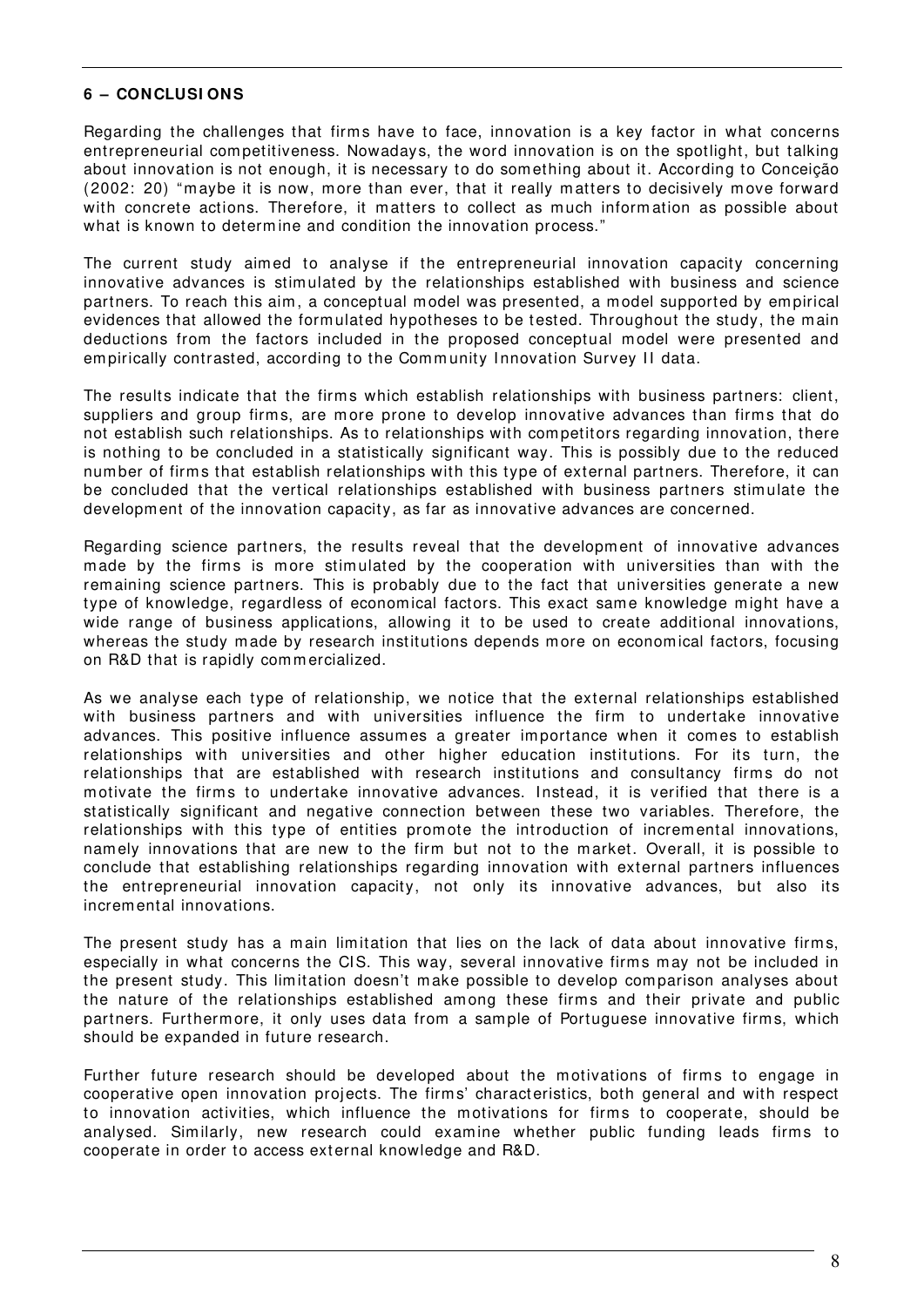#### **References**

- AGRESTI, A. (1996). An introduction to categorical data analysis, New York: John Wiley & Sons.
- BAYONA,C. GARCI A-MARCO, T. and HUERTA, E. (2001): **"**Firm 's m otivations for cooperative R&D: an empirical analysis of Spanish firms", Research Policy, Amsterdam; Vol. 30; pp. 1289-1307.
- BECKER, W. and DIETZ J. (2004): "R&D cooperation and innovation activities of firms-evidence for the German manufacturing industry" Research Policy, Vol. 33, pp. 209-223.
- BRACZYK, H., COOKE, P. and HEIDENREICH R. (eds.), (1998): Regional Innovation Systems, UCL, Press, London.
- BRUCE, M. and MORRIS, B. (1998): "In house, Out-sourced or a Mixed Approach to Design", in Managem ent of Design Alliances: Sustaining Com petitive Advantage, Bruce, M. e Jevnaker, B. (Eds) , Wiley, Chichester.
- CIS II (1999): "Segundo Inquérito Comunitário às Actividades de Inovação", Observatório das Ciências e Tecnologias, Ministério da Ciência e da Tecnologia, Lisboa.
- CISEP/ GEPE (1992): Inovação da Indústria Portuguesa Observatório MIE, GEPE, Lisboa.
- COHEN, W. and LEVINTHAL, D.A. (1989): "Innovation and Learning: the Two Faces of R&D  $-$ Implications for the Analysis of R&D Investment", *Economic Journal*, 99, Set, pp. 569-596.
- COHEN, W.M. and LEVINTHAL, D.A. (1990): "Absorptive Capacity: A New Perspective on Learning and Innovation", Administrative Science Quarterly, Vol. 35, March, pp.128-152.
- CONCEI ÇÃO, P. (2002): "O Processo de I novação visto por dentro", Jornal Público, Caderno de Econom ia, 28 de Setem bro, pp.20.
- CONCEI CÃO, P. and ÁVILA, P. (2001): Inovação em Portugal: II Inquérito Comunitário às Actividades de Inovação, Celta Editora, Oeiras.
- COOKE, P., BOEKHOLT, P. and TÖDTLING, F. (2000): "The governance of innovation in Europe: regional perspectives on global competitiveness", Printer, London.
- COOKE, P.; URANGA, M.G. and ETXEBARRIA, G. (1997): "Regional Innovation Systems: Institutional and Organizational Dimensions", Research Policy, 26 (4-5), December, pp. 475-491.
- DOSI, G.; FREEMAN, C.; NELSON, R.; SILVERBERG, G. and SOETE, L. (Eds), (1988): Technical Change and Economic Theory, Printer, London.
- EDQUIST, C. (1997): "Systems of Innovation Approaches Their Emergence and Characteristics<sup>"</sup> in Edquist (Ed.) Systems of Innovation: Technologies, Institutions and Organizations, Chapter One, London, Printer, pp. 1-35.
- FERRÃO, M.E. (2003). Introdução aos modelos de regressão multinível em educação, Cam pinas: Kom edi.
- FRITSCH, M. and LUKAS R., (1999): "Innovation, Cooperation, and the Region", in: David B. Audretsch e Roy Thurik (eds.), Innovation, Industry Evolution and Employment, Cam bridge (UK): Cam bridge University Press, pp. 157-181.
- FRITSCH, M. and LUKAS R., (2001): "Co-operation in Regional Innovation Systems", *Regional* Studies, 35 (4), pp. 297-307.
- FRI TSCH, M. and SCHWI RTEN, C., (1999): "Enterprise-University Co-operation and the Role of Public Research Institutions in Regional Innovation Systems", Industry and Innovation, 6 (1), June, pp. 69-83.
- FURMAN, J.L.; PORTER, M.E. and STERN, S. (2002): "The Determinants of National Innovative Capacity", Research Policy, 31, pp. 899-933.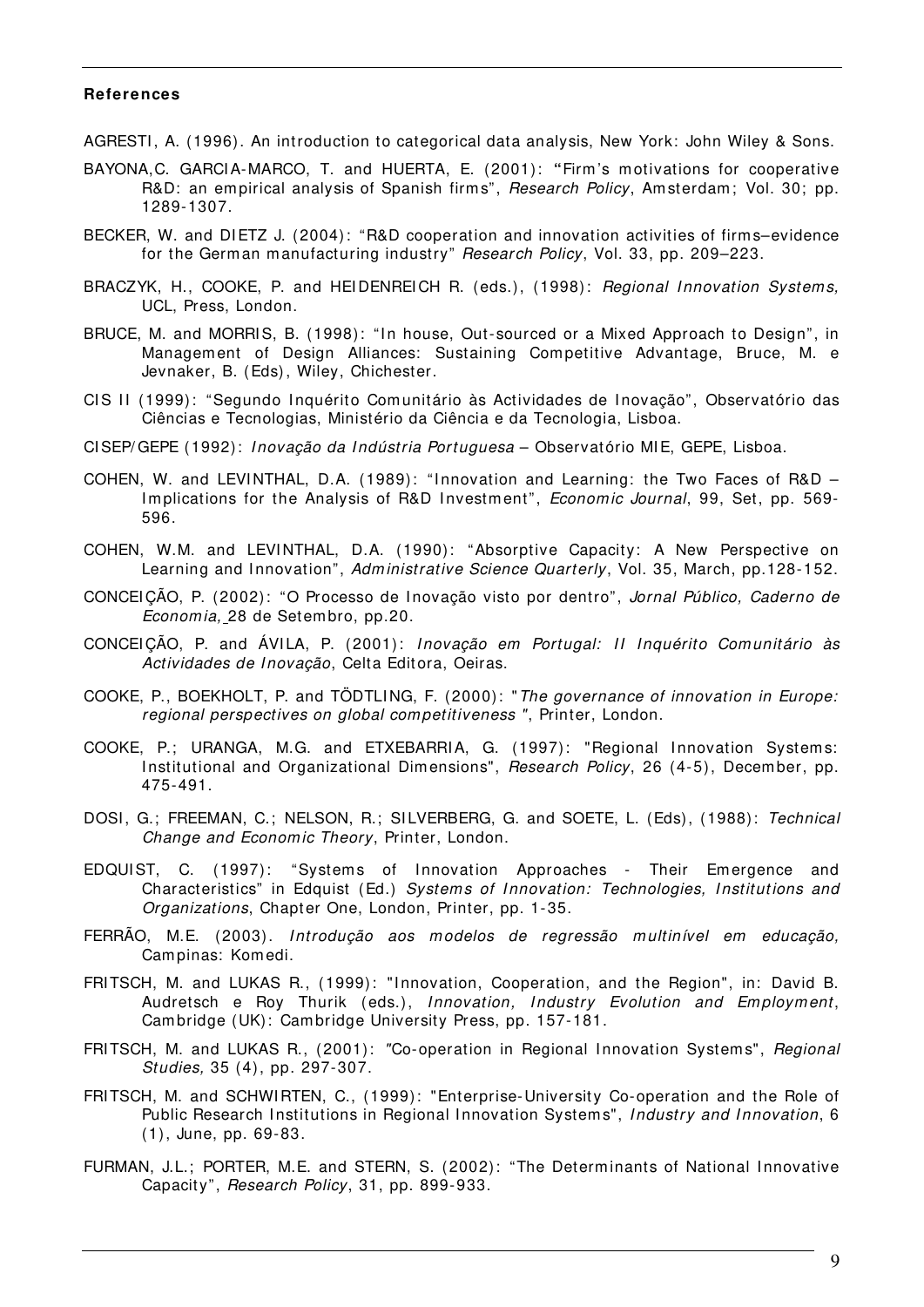- GODINHO, M.M. (2003): "Inovação: Conceitos e Perspectivas Fundamentais", M.J. Rodrigues, A. Neves, M.M. Godinho (orgs.), Para uma Política de Inovação em Portugal, Biblioteca de Econom ia & Em presa, Dom Quixote, Lisboa, pp. 29–51.
- HAGEDOORN, J. (2002) "Inter-firm R&D partnerships: an overview of major trends and patterns since 1960," Research Policy, Vol. 31; pp. 477- 492.
- HAKANSSON, H., (1987): Industrial Technology Development A Network Approach, London: Croom Helm .
- HAKANSSON, H., and JOHANSON, J. (1992): "A Model of Industrial Networks", in Industrial Networks - A New View of Reality, Axelsson, B. e Easton, G. (eds), Routledge, London, pp. 28-36.
- KAUFMANN, A. and TÖDTLING, F. (2000): "Systems of Innovation in Traditional Industrial Regions: the Case of Styria in a Comparative Perspective", Regional Studies, 34 (1), pp. 29-40.
- KAUFMANN, A. and TÖDTLING, F. (2001): "Science-industry Interaction in the Process of Innovation: the Importance of Boundary-crossing Between Systems", Research Policy, 30, pp. 791-804.
- KLINE, S.J., and ROSENBERG, N. (1986): "An Overview of Innovation", in The Positive Sum Strategy: Harnessing Technology for Economic Growth, Laudau, R. and Rosenberg, N. (Eds), National Academ y Press, Washington, pp. 275-306.
- LEITÃO, J., (2006), "Open Innovation Clusters: The Case of Cova da Beira Region (Portugal)", Conference Proceedings of ISBE 2006, Cardiff.
- LUNDVALL, B. A. (1985): "Product Innovation and User-Producer Interaction", Industrial Research, Series Nº 31 Aalborg: Aalborg University Press.
- LUNDVALL, B. A. (1988): "Innovation as an Interactive Process: From User-Producer Interaction to the National System of Innovation", in Technical Change and Economic Theory, Dosi, G.; Freem an, C.; Nelson, R.; Silverberg, G. and Soete, L. (Eds),Chapter 17, Printer, London, pp. 349- 269
- LUNDVALL, B. A. (Ed.) (1992): National Systems of Innovation: Towards a Theory of Innovation and Interactive Learning, Printer, London.
- LUNDVALL, B. A., JOHNSON, B., ANDERSEN, ES. and DALUM B. (2002) "National systems of production, innovation and competence building", Research Policy, Vol. 31, pp. 213–231.
- MASKELL, P. and MALMBERG, A., (1999). "Localised Learning and I ndustrial Com petitiveness," Cam bridge Journal of Econom ics, Oxford University Press, Vol. 23(2), pp. 167-185
- McCULLAGH, P. and NELDER, J.A. (1989). Generalised Linear models, 2<sup>ª</sup> Ed., Londres: Chapman & Hall.
- NELSON, R. R (1993): National Systems Of Innovation: A Comparative Analysis, Oxford University Press, Oxford, pp. 3-21.
- OCDE (2005): OSLO Manual: Proposed Guidelines for Collecting and Interpreting Technological Innovation Data, 3<sup>ª</sup> Ed., Paris, OCDE.
- PORTER, M. E., (1990): The Competitive Advantage of Nations, New York, Macmillan.
- PYKE, Frank and SENGENBERGER, Werner (1992): Industrial Districts and Local Economic Regeneration, International Institute for Labour Studies, Geneva.
- ROMI JN H. and ALBALADEJO, M. (2002): "Determinants of Innovation Capability in Small Electronics and Software Firms in Southeast England", Research Policy, Amsterdam; Sep; Vol. 31 (7); pp. 1053-1067.
- SCHMIDT, T. (2007), "Motives for Innovation Co-operation Evidence from the Canadian Survey of Innovation", ZEW Discussion Paper No. 07-018, Mannheim,